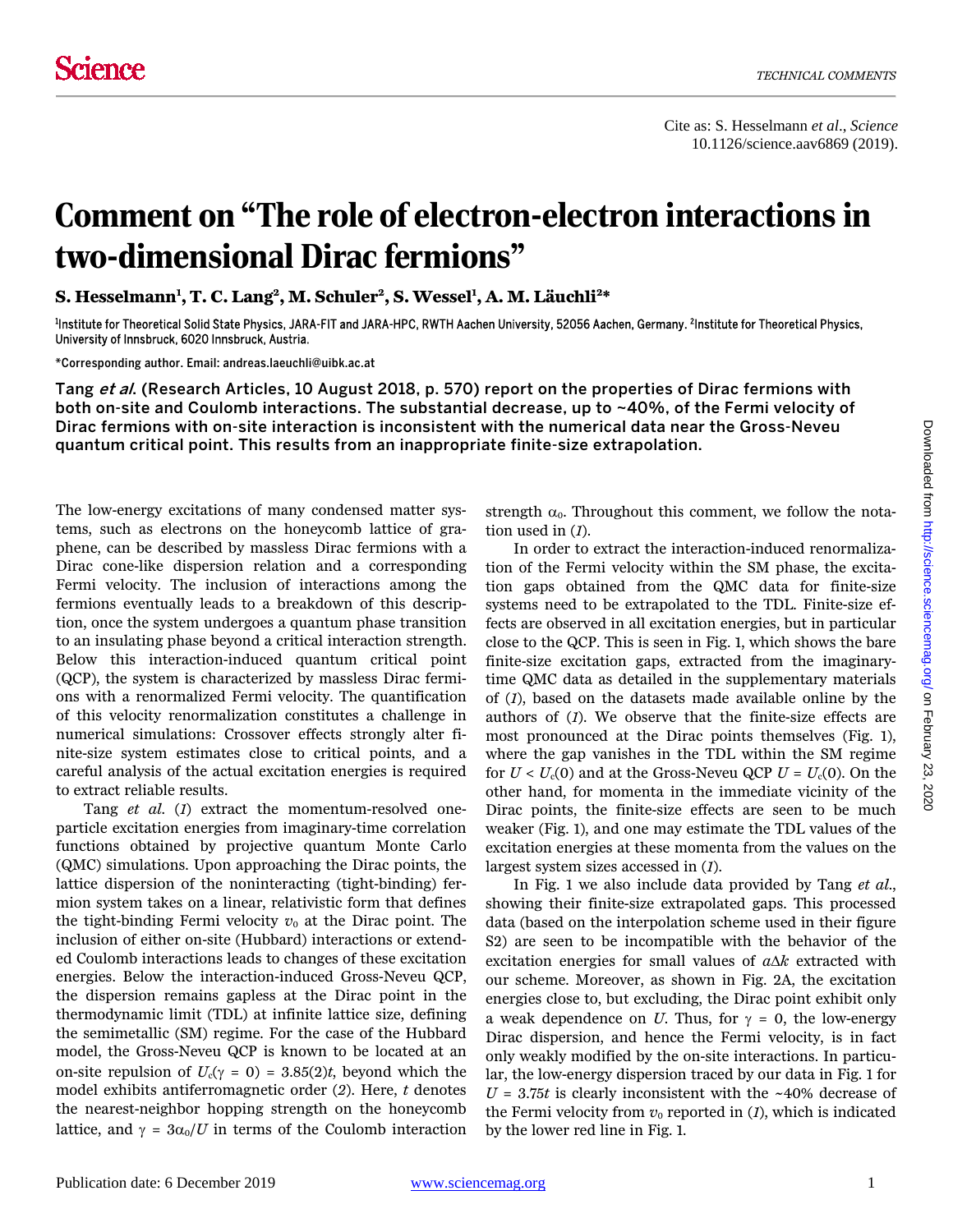A reliable estimate for the Fermi velocity at the Dirac point for values of *U* inside the SM regime can be obtained from a finite-size analysis of the rescaled lowest particleexcitation energy *E*/(*a*∆*k*) at the closest momentum to the Dirac point on each finite lattice. The corresponding finitesize values are compared to  $v_0$  in Fig. 2B, and they demonstrate a remarkably weak renormalization of the Fermi velocity throughout the SM phase. A reduction by ~40% from the value  $v_0$  is not compatible with the observed steady approach of  $E/(a\Delta k)$  toward  $v_0$  with increasing system size for all considered values of *U* within the SM regime.

The substantial overestimation of the Fermi velocity suppression by the on-site interaction reported in (*1*) (see also Fig. 2C) is in fact due to an inappropriate finite-size extrapolation procedure, which is documented in figure S2 of (*1*): The authors of (*1*) use the slope between the finitesize excitation energies at the Dirac point and the closest point to the Dirac point [with a linear interpolation to the simulation scale] as estimator. The finite-size energies at the Dirac point suffer from particularly large finite-size effects near the Gross-Neveu QCP, and the strong suppression of the Fermi velocity that is reported in (*1*) near the Gross-Neveu QCP merely reflects the enhanced finite-size effects of the excitation energy at the Dirac point, but not the renormalization of the actual low-energy dispersion. The extraction of velocities based on the softest excitations is also reported to be subtle for related quantum phase transitions [see, e.g., (*3*–*5*)].

Their means of data analysis therefore did not allow the authors of (*1*) to faithfully reproduce the Fermi velocity renormalization beyond the weak-coupling regime. The Fermi velocity renormalization shown in figure 2 of (*1*) is affected strongly by their finite-size analysis scheme, in particular in the vicinity of the Gross-Neveu QCP at  $U_c(\gamma)$ , which calls for a revised analysis and interpretation of the numerical data along the lines outlined in this comment.

## **REFERENCES**

- 1. H. K. Tang, J. N. Leaw, J. N. B. Rodrigues, I. F. Herbut, P. Sengupta, F. F. Assaad, S. Adam, The role of electron-electron interactions in two-dimensional Dirac fermions. *Science* 361, 570–574 (2018)[. doi:10.1126/science.aao2934](http://dx.doi.org/10.1126/science.aao2934) [Medline](http://www.ncbi.nlm.nih.gov/entrez/query.fcgi?cmd=Retrieve&db=PubMed&list_uids=30093594&dopt=Abstract)
- 2. Y. Otsuka, S. Yunoki, S. Sorella, Universal quantum criticality in the metal-insulator transition of two-dimensional interacting Dirac electrons. *Phys. Rev. X* 6, 011029 (2016)[. doi:10.1103/PhysRevX.6.011029](http://dx.doi.org/10.1103/PhysRevX.6.011029)
- 3. A. Sen, H. Suwa, A. Sandvik, Velocity of excitations in ordered, disordered, and critical antiferromagnets. *Phys. Rev. B* 92, 195145 (2015). [doi:10.1103/PhysRevB.92.195145](http://dx.doi.org/10.1103/PhysRevB.92.195145)
- 4. M. Schuler, S. Whitsitt, L.-P. Henry, S. Sachdev, A. M. Läuchli, Universal Signatures of Quantum Critical Points from Finite-Size Torus Spectra: A Window into the Operator Content of Higher-Dimensional Conformal Field Theories. *Phys. Rev. Lett.* 117, 210401 (2016)[. doi:10.1103/PhysRevLett.117.210401](http://dx.doi.org/10.1103/PhysRevLett.117.210401) [Medline](http://www.ncbi.nlm.nih.gov/entrez/query.fcgi?cmd=Retrieve&db=PubMed&list_uids=27911517&dopt=Abstract)
- 5. M. Schuler, S. Hesselmann, S. Whitsitt, T. C. Lang, S. Wessel, A. M. Läuchli, Torus Spectroscopy of the Gross-Neveu-Yukawa Quantum Field Theory: Free Dirac

versus Chiral Ising Fixed Point[. arXiv 1907.05373 \[](https://arxiv.org/abs/1907.05373)cond-mat.str-el] (11 July 2019).

6. S. Hesselmann *et al*., Replication data for: Comment on "The role of electronelectron interactions in two-dimensional Dirac fermions"; [https://doi.org/10.7910/DVN/SNQHQN.](https://doi.org/10.7910/DVN/SNQHQN) 

## ACKNOWLEDGMENTS

We thank H.-K. Tang and colleagues for making their data openly available. Funding: Supported by FWF projects I-2868-N27 and F4018 and by DFG projects RTG 1995 and FOR 1807. Author contributions: S.H., T.C.L., and M.S. performed the data analyses and prepared the figures; S.W. and A.M.L. directed the investigation; the manuscript reflects the contributions of all authors. Competing interests: The authors declare no competing interests. Data and materials availability: Data and computer scripts are available at Harvard Dataverse (*6*).

24 October 2018; accepted 4 November 2019 Published online 6 December 2019 10.1126/science.aav6869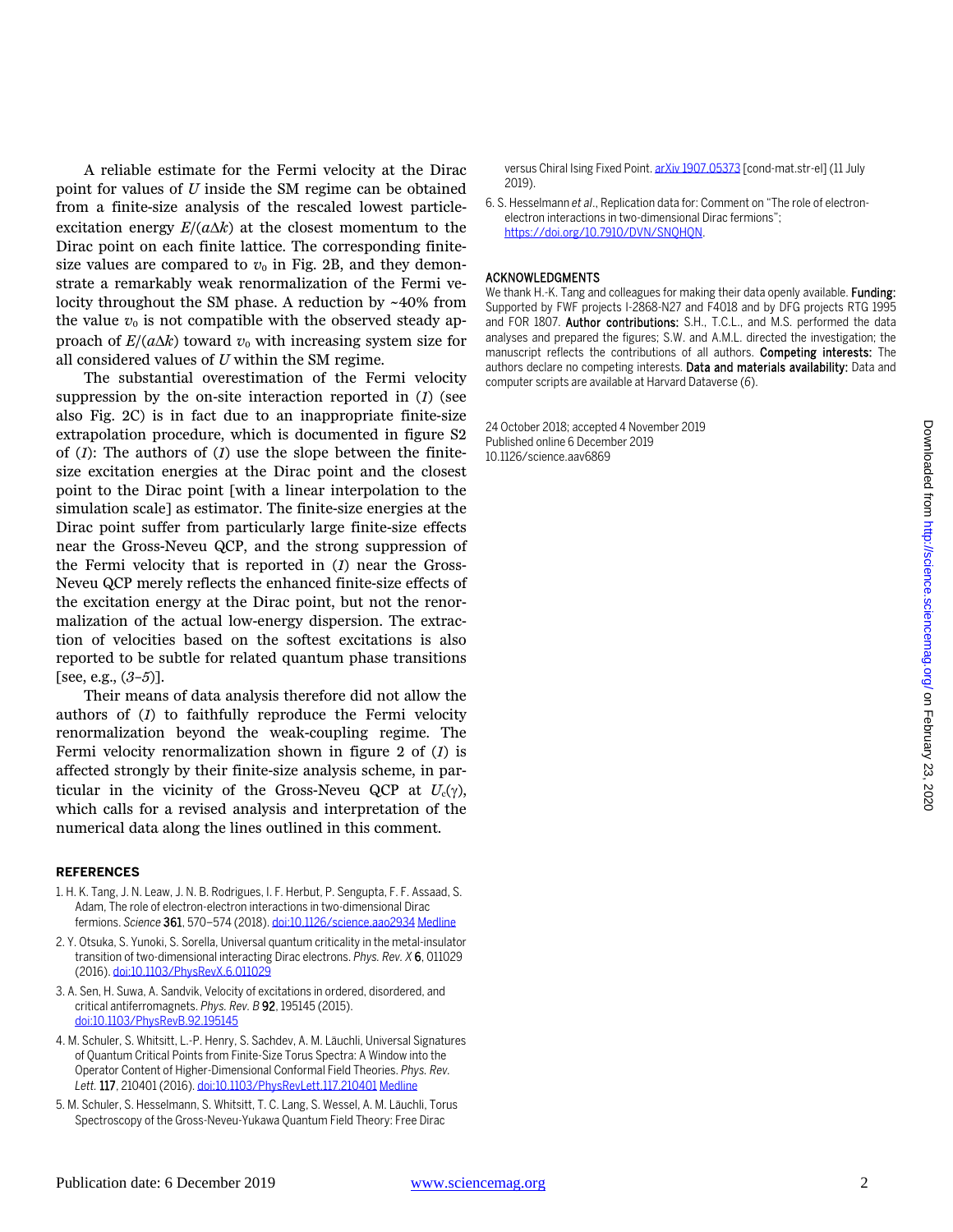





Fig. 2. Interaction effects on the low-energy excitations for the Hubbard model on the honeycomb lattice. (A) Dependence of the bare lowest particle-excitation energy *E* on the strength of the Hubbard interaction *U* at the Dirac point (*a*∆*k* = 0) and at two different distances *a*∆*k* = 0.48 and 0.97 to the Dirac point for the largest accessed linear system size *L* = 15 of (1). (B) Relative difference between *v*<sub>0</sub> and the rescaled lowest particle-excitation energy *E*(a∆*k*) at the closest momentum to the Dirac point on each finite lattice, as a function of the strength of the Hubbard interaction *U* for different system sizes *L*. The red arrow indicates the 40% decrease with respect to  $v_0$  reported in (1). In both panels, the dashed vertical line gives the position of the Gross-Neveu quantum critical point from (*2*). (C) The estimate for the renormalization of the Fermi velocity as provided by Tang *et al*., which includes the strongly finite size–affected Dirac point.